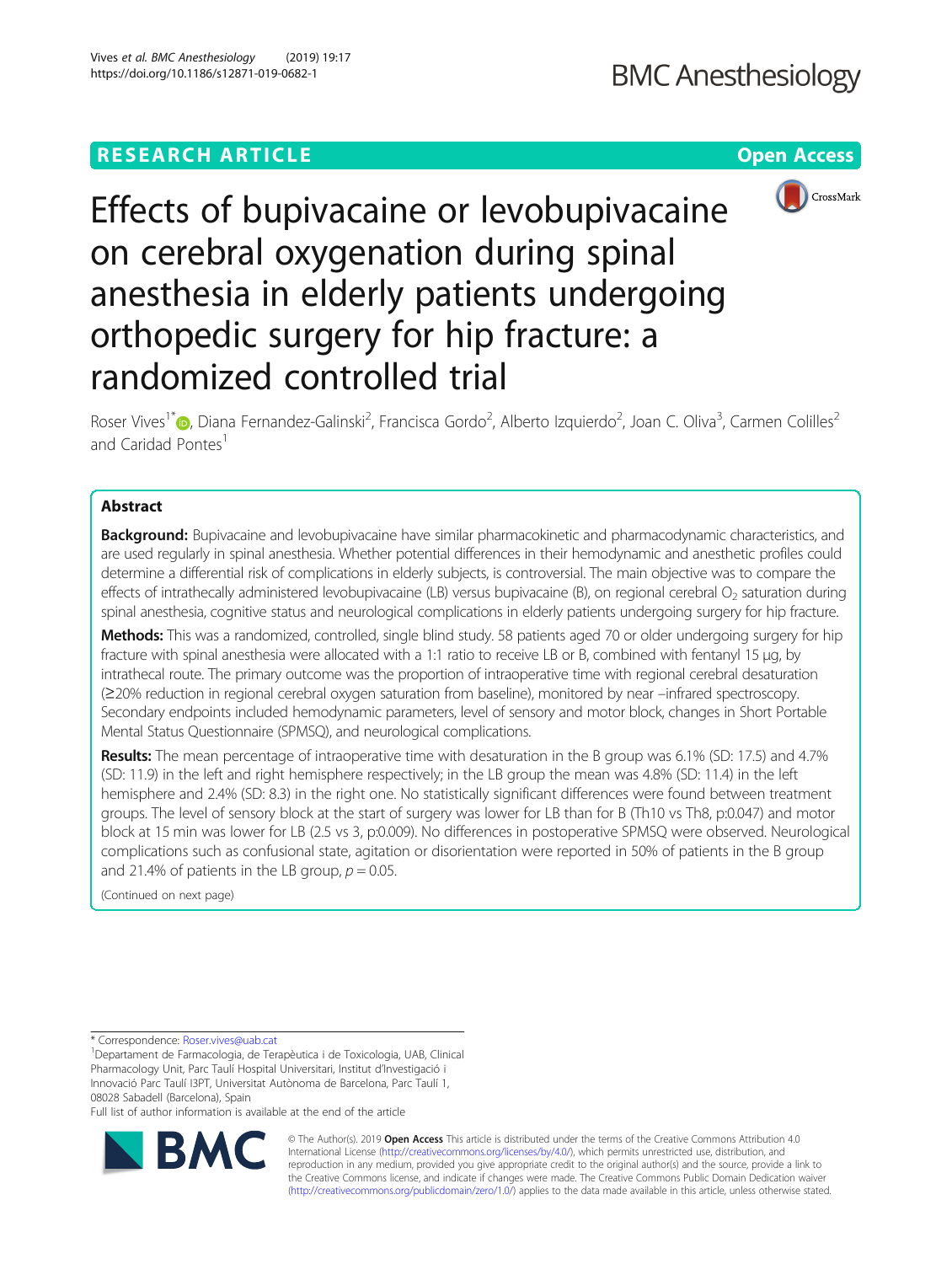### (Continued from previous page)

Conclusions: No statistically significant differences in regional cerebral oxygen saturation or hemodynamic parameters were observed between both treatment groups. Bupivacaine and levobupivacaine differed in sensory and motor block achieved. While no differences were observed in cognitive impairment measured by the SPMSQ between treatment groups neurological complications reported by the physician were more frequent with bupivacaine.

Trial registration: European Union Clinical Trials Register ([EudraCT 2013](https://www.clinicaltrialsregister.eu/ctr-search/trial/2013-000846-20/ES)-000846 -20) (April 9th, 2013). ClinicalTrials.gov ([NCT01960543\)](https://clinicaltrials.gov/ct2/show/NCT01960543?term=NCT01960543&rank=1) (September 23rd, 2013).

Keywords: Spinal anesthesia, Regional cerebral oxygen saturation, Bupivacaine, Levobupivacaine

### Background

Decline in cognitive function in elderly patients during hospitalization has been, in part, attributed to sudden changes in the usual environment of the patient, but also, to the acute morbidity or exacerbation of pre-existing conditions. Geriatric patients suffering a hip fracture who undergo surgery are an especially frail population, because of concomitant morbidity, polypharmacy and bleeding. A multi-factorial intervention aimed to preserve cognitive function in this population during the acute hospital stay has shown good results [\[1\]](#page-9-0). Spinal anesthesia would be part of this multi-factorial interventions [\[1\]](#page-9-0), although the evidence on the differential effects of spinal and general anesthesia on cognition is controversial. Shorter length of hospitalization, which could result in fewer complications, has been described for regional anesthesia, but it does not reduce mortality [[2](#page-9-0)].

Intraoperative hypotension is an undesirable and frequent effect of spinal anesthesia, which may complicate a preexisting coronary heart disease, worsen previous mental impairment or precipitate a cerebral stroke. Different strategies to maintain the hemodynamic stability of the patient include the choice of anesthetic drugs with the most favorable hemodynamic profile, and use of reduced doses of local anesthetic [\[3\]](#page-9-0). Racemic bupivacaine (B) and levobupivacaine (LB) are closely related local anesthetic agents; controversial reports suggest that they have different anesthetic profiles, with B inducing higher blockade, more hypotension, and consequently, potentially more cerebral desaturation [[4](#page-10-0), [5\]](#page-10-0).

Clinical monitoring of CNS is rarely performed during spinal anesthesia. Instead, indirect parameters such as arterial pressure, heart rate and arterial  $O_2$  saturation are registered  $[6]$ . Regional cerebral oxygen saturation (rCSO<sub>2</sub>) through near –infrared spectroscopy, a non invasive monitoring that reflects a balance between supply and consumption of  $O_2$  to the brain, has been proposed as a tool that may provide relevant information on CNS ischemic stress, and may be potentially useful to guide the clinical management of the patient during spinal anesthesia [\[7\]](#page-10-0). Thus,  $rCSO<sub>2</sub>$  might also be useful to assess the CNS consequences of the differences in the hemodynamic and anesthetic profile between two different anesthetic agents used in spinal anesthesia.

Currently, both B and LB are used interchangeably for spinal anesthesia in our hospital. Our working hypothesis was that cerebral desaturation would be higher in patients treated with B than in those receiving LB, and that this could be related to worse neurological outcomes. In order to test the hypothesis, we designed the present pragmatic randomized clinical trial to compare the effect of B and LB on regional cerebral oxygen saturation, during spinal anesthesia in elderly patients undergoing surgery for hip fracture repair, both administered by spinal route and according to routine clinical practice. We also compared the effects of both anesthetics on postoperative cognitive status and incidence of nervous system related adverse events.

### Methods

### Design

This was a randomized, controlled, single-center, single blind trial conducted at Hospital de Sabadell. The protocol was approved by the Ethics Committee of the Centre on March 2013 (CEIC Corporació Sanitaria Parc Taulí, Sabadell, reference number 2013/015). The study was registered at the European Union Clinical Trials Registry ([EudraCT 2013](https://www.clinicaltrialsregister.eu/ctr-search/trial/2013-000846-20/ES)–000846 -20) on April 9th, 2013 and at ClinicalTrials.gov [\(NCT01960543\)](https://clinicaltrials.gov/ct2/show/NCT01960543?term=NCT01960543&rank=1) on September 23rd, 2013. All patients received comprehensive information by the investigator on the study objectives, procedures and risks and signed the informed consent form before inclusion. Informed consent in front of a witness was allowed for patients unable to write or read due to physical impairment but with preserved cognitive function.

### Patients

Patients aged 70 years and older requiring surgery for hip fracture repair that were suitable to receive spinal block,were included. Prior to inclusion, patients underwent cognitive examination by means of the Short Portable Mental Status Questionnaire (SPMSQ) [[8,](#page-10-0) [9\]](#page-10-0) and those with low scores  $(≥ 8$  failures if elementary school, ≥ 7 failures if higher education), were excluded. Patients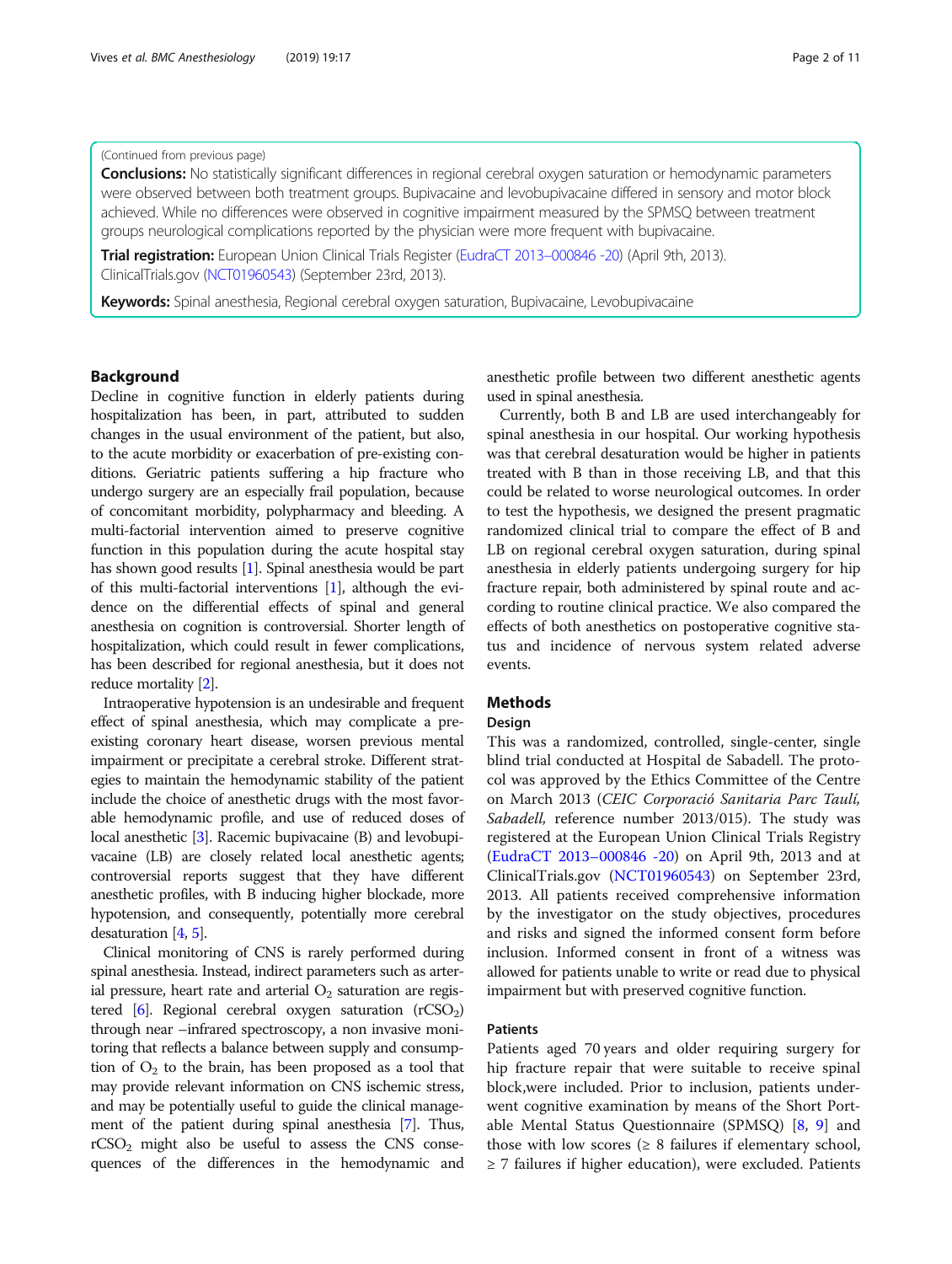were excluded if they had any contraindication to B or LB (hypersensitivity to amide local anesthetics, severe aortic stenosis, heart failure or coagulopathies) or if they refused the regional anesthetic technique.

### Methodology

A random list was generated by the clinical pharmacology unit using Winpepi V2.67 [\[10\]](#page-10-0). Sequentially numbered sealed opaque envelopes were produced containing the treatment identity for each patient. The list and a copy of the codes were kept in a file not accessible to the study team. Inclusion was confirmed by the anesthetist, who opened the first available sequentially numbered sealed code to randomize the patient. The study was blind for patients and for the anesthesiologists who evaluated the postoperative SPMSQ questionnaire.

Patients were not pre-medicated. Antihypertensive drugs were discontinued on the day of surgery and restarted at 48 h after surgery. Patients were randomly allocated (ratio 1:1) to receive treatment with racemic bupivacaine (Bupivacaine Braun 0.5%®, B. Braun Medical, S. A, Spain) or levobupivacaine (Chirocane®, Abbvie Spain S.L.U, Spain), both combined with fentanyl 15 μg, by intrathecal route. Both B and LB were isobaric. Spinal anesthesia was administered through a 25 gauge spinal needle using the midline or paramedial approach. The B and LB dose administered was 7 mg if height was < 160 cm and 9 mg if height was  $\geq$ 160 cm, or when the surgical procedure was a hip prosthesis. Low doses were used with the objective to maintain the hemo dynamic stability and minimize intra-operative hypotension. Supplemental oxygen administration was started after spinal injection. As per the protocol, if the anesthesia was not sufficient to initiate surgery, midazolam 1 mg and propofol 30 mg could be administered, and if not effective, general anesthesia was induced and the patient was withdrawn from the study. In the operating room patients received 300 ml of Lactated Ringer's over 20 min. Electrocardiography, cuff for non-invasive blood pressure measurement, and pulse oximetry (Philips Intellivue MP70 Anesthesia) were used for routine monitoring. Hypotension (systolic blood pressure (SBP) < 100 mmHg) was treated with iv phenylephrine 50–75 μg, and ephedrine 5 mg in case the hypotension did not revert after two doses of phenylephrine. Bradycardia (heart rate (HR) < 50 beats/ min) was treated with atropine 0.5–1 mg.

### Outcomes and measurements

Patient characteristics such as ASA physical status, patient's pathologies and treatments, type of fracture and surgery, SPMSQ and preoperative hemoglobin were recorded. In the operating room, and after spinal anesthesia, the level of sensory block (SB) was evaluated by pinprick, and motor block (MB) by the modified Bromage scale 15 min after the spinal injection, before and at the end of the surgery. The modified Bromage scale is used to measure the intensity of motor block based on the ability of the patients to move their lower extremities  $(0 = no par$ alysis, 1 = able to move knees, unable to raise extended legs, 2 = able to flex ankles unable to flex knees, 3 = unable to flex ankles, knees or hips). After surgery, SB was evaluated every 30 min until regression to L5 level.

Regional cerebral oximetry was measured by near–infrared spectroscopy using INVOS 5100 C, 7.00.0014 version (Somanetics Inc., Troy, MI, 48084 - USA). A first measure of  $rSCO<sub>2</sub>$  was performed at entry in the operating room. A second measurement taken 2 min later was considered as the reference baseline value for each hemisphere, and values were recorded throughout the study. Regional cerebral desaturation was defined as a 20% or larger reduction in  $rCSO<sub>2</sub>$  with respect to the ipsilateral baseline value. Routine monitoring of SBP, mean arterial pressure (MAP), HR and  $O_2$  saturation  $(O_2$  Sat) monitoring, volume of crystalloid infused, intraoperative use of vasoconstrictor drugs, postoperative hemoglobin and the need for blood transfusions, were also recorded.

The primary outcome measure was the mean proportion of intra-operative time with regional cerebral oxygen desaturation, defined as an  $rSCO<sub>2</sub>$  relative reduction of 20% from baseline value. The area under the curve (AUC) for the intraoperative time below the desaturation threshold was also calculated (AUC rCSO<sub>2</sub> reduced by  $\geq 20\%$ from baseline). Similar calculations were done using an absolute value of 50% as a cutoff point (AUC  $rCSO<sub>2</sub>$ ) 50%). Minimum values (trough  $rCSO<sub>2</sub>$ ) and time to first saturation drop under the different cut off points were also recorded.

Postoperative cognitive impairment was evaluated after 5 to 7 days, by changes in the SPMSQ scores from baseline. Any adverse events related to nervous system disorders, reported by the responsible physician within 30 days after surgery were also recorded.

### Statistical methods

A sample size of 28 patients per group was calculated assuming an expected clinically relevant difference between treatments of 0.15 or higher on the mean proportion of intraoperative time with desaturation, with a standard deviation (SD) of 0.2, an alpha of 0.05 and 80% power.

Qualitative variables were described by the number of valid values and the frequency and percentage of each category, and compared between groups using Fisher exact tests. Quantitative variables were described by measures of central tendency and dispersion, and compared between groups using a Student T test or Mann-Whitney's test, as appropriate. A post-hoc bivariate analysis using the above mentioned statistical tests was performed to explore the relationship of selected variables with intraoperative desaturation, postoperative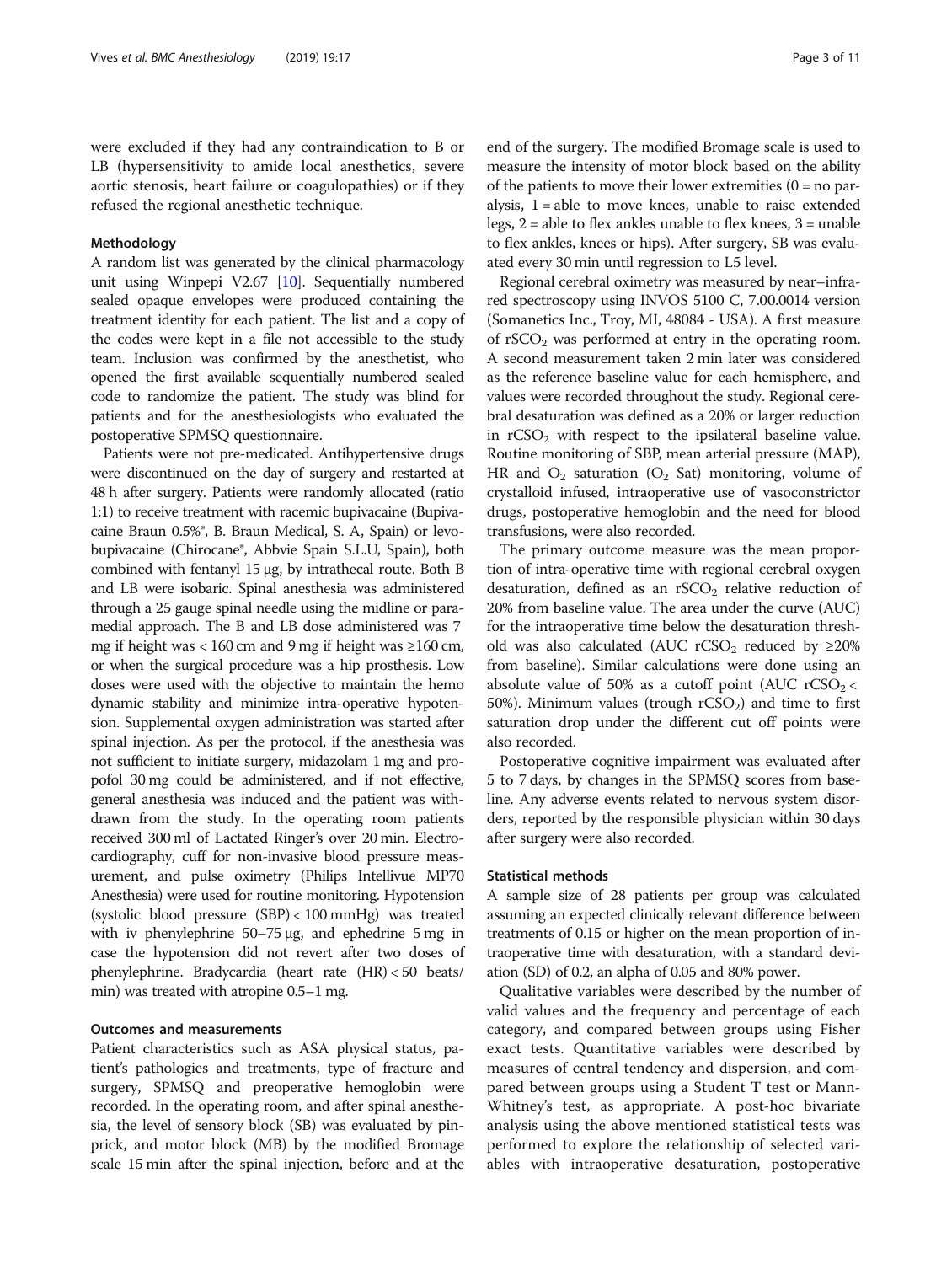cognitive impairment and neurological complications. Variables showing statistical significance in the bivariate analysis were included in logistic regression multivariate analyses to explore predictors of regional cerebral desaturation, cognitive impairment or neurological complications.

### Results

From September 2013 to December 2014, 58 patients meeting all the eligibility criteria were randomized. In two patients, the spinal anesthesia was not feasible and they were converted to general anesthesia; they were excluded from the analysis. At the start of surgery, three patients in the LB group needed midazolam + propofol and one patient in each group received midazolam alone. Figure 1 displays the disposition of patients, and Table [1](#page-4-0) shows the baseline characteristics of patients.

Most patients (57.1%) had at least 3 comorbidities at hospital admission. Table [1](#page-4-0) shows the most frequent concomitant diseases per treatment group. 78.3% of patients were taking 3 or more different medications on a regular basis, and 53.6% more than 4. Table [1](#page-4-0) shows the treatments most frequently used by patients per treatment group. The majority of patients were operated on within 2 days after admission, and the time from

admission to surgery was evenly distributed in both treatment groups.

No significant differences were observed between treatment groups in the proportion of intraoperative time with desaturation, nor in any of the secondary variables based on the measurement of  $rCSO<sub>2</sub>$  $rCSO<sub>2</sub>$  $rCSO<sub>2</sub>$  (Table 2). Overall, 46% of patients (13 B; 13 LB) presented a relative reduction in  $rCSO<sub>2</sub> > 20%$  from baseline in either one or both hemispheres; considering absolute values of  $rCSO<sub>2</sub>$  below 50, 64.3% (B) and 53.6% (LB) showed desaturation at some time point. Hemodynamic parameters (SBP, MAP and HR) were comparable between the two groups, as well as the need for vasoconstrictor drugs, although a trend to a lower SBP for patients was observed in B group (Table [3](#page-7-0)). The anesthetic profile for each treatment group is shown in Table [3](#page-7-0). Intraoperative red blood cell transfusion was required in 3 patients in the B group and in 4 patients in the LB group. The mean (SD) volume of crystalloid infused were 605.4 (321.6) in the B group and 589.3 (240.5) mL in the LB group ( $p = 0.83$ ).

Postoperative SPMSQ scores were overall better than those observed at baseline (Table [4\)](#page-7-0), and no statistically significant differences were detected between treatment groups. Worsening in the SPMSQ score after surgery was observed in 23.1% of patients in the B group, and in

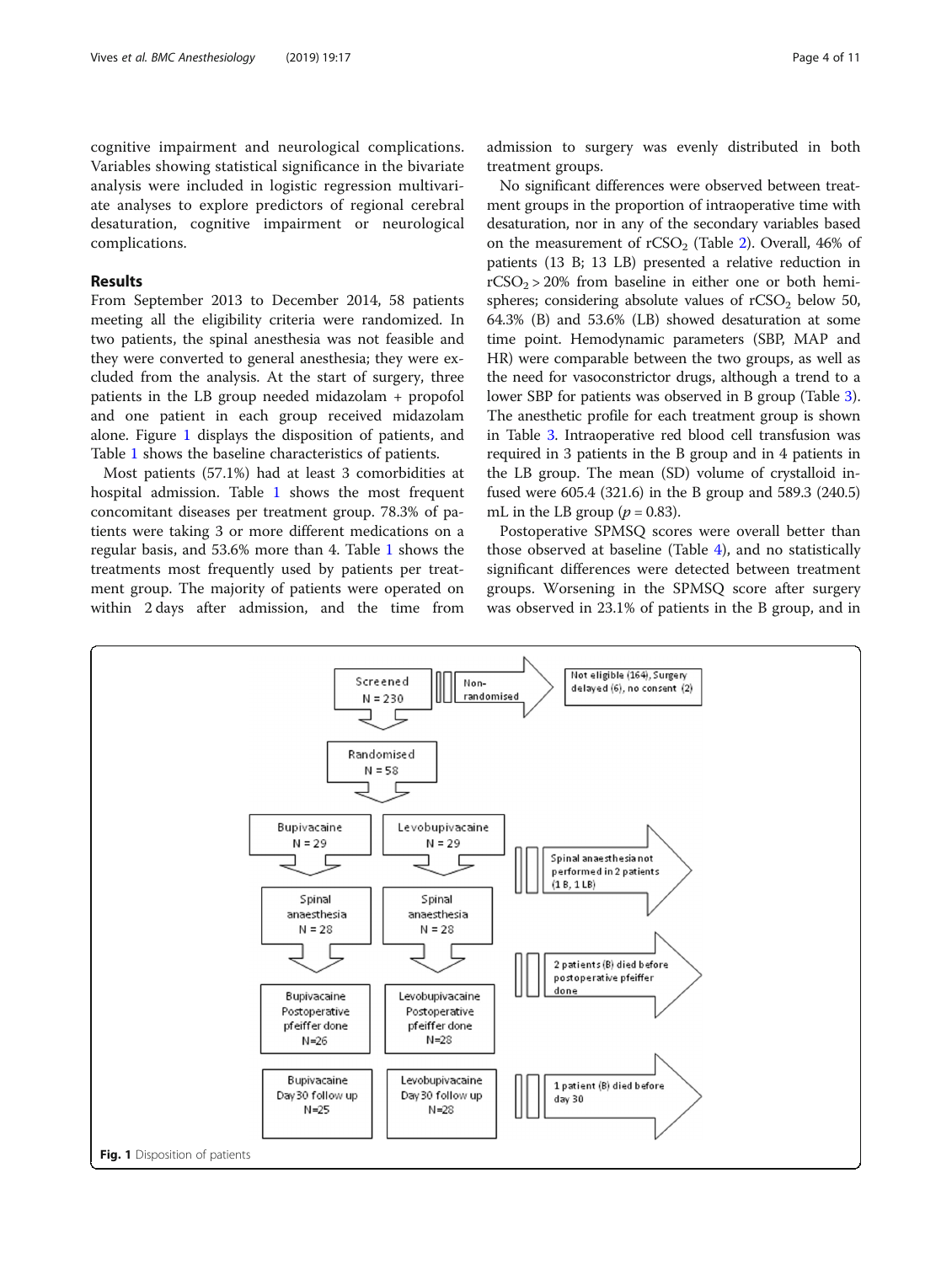## <span id="page-4-0"></span>Table 1 Baseline characteristics

| Description of patients           | Bupivacaine ( $n = 28$ ) |                     | Levobupivacaine ( $n = 28$ ) |         |  |
|-----------------------------------|--------------------------|---------------------|------------------------------|---------|--|
|                                   | $\mathsf{N}$             | $\%$                | $\mathbb N$                  | $\%$    |  |
| Gender                            |                          |                     |                              |         |  |
| Female                            | 19                       | 67.9                | 24                           | 85.7    |  |
| ASA physical status               |                          |                     |                              |         |  |
| $\mathcal{I}$                     | $\mathbf 0$              | $\circ$             | $\mathbf{1}$                 | 3.6     |  |
| $\overline{2}$                    | $\overline{2}$           | 7.1                 | 9                            | 32.1    |  |
| $\mathfrak{Z}$                    | 26                       | 92.9                | 18                           | 64.3    |  |
| Education                         |                          |                     |                              |         |  |
| Elementary school                 | 26                       | 92.9                | 27                           | 96.4    |  |
| High school/University degree     | $\overline{2}$           | 7.1                 | $\mathbf{1}$                 | 3.6     |  |
| Concomitant diseases              |                          |                     |                              |         |  |
| Hypertension                      | 18                       | 64.3                | 18                           | 64.3    |  |
| Diabetes Mellitus                 | 13                       | 46.4                | 6                            | 21.4    |  |
| Dyslipidemia                      | $\overline{7}$           | 25.0                | 8                            | 28.6    |  |
| Arrhythmia                        | 7                        | 25.0                | 5                            | 17.9    |  |
| Renal Failure                     | $\overline{7}$           | 25.0                | 3                            | 10.7    |  |
| Cerebrovascular disease           | $\mathbf{1}$             | 4.2                 | $\overline{4}$               | 16.7    |  |
| Depression                        | 1                        | 3.6                 | 6                            | 21.4    |  |
| Concomitant treatments            |                          |                     |                              |         |  |
| Diuretic                          | 14                       | 50.0                | 11                           | 39.3    |  |
| <b>ACE</b> inhibitors             | 10                       | 35.7                | 7                            | 25.0    |  |
| <b>AR Blockers</b>                | 6                        | 21.4                | 8                            | 28.6    |  |
| Calcium antagonists               | 7                        | 25.0                | $\overline{4}$               | 14.3    |  |
| Beta-blockers                     | 5                        | 17.9                | 6                            | 21.4    |  |
| CNS drugs                         | 19                       | 67.9                | 25                           | 89.3    |  |
| Benzodiazepines                   | 11                       | 39.3                | 11                           | 39.3    |  |
| Antidepressants                   | 8                        | 28.6                | 12                           | 42.9    |  |
| Fracture type                     |                          |                     |                              |         |  |
| Pertrochanteric                   | 17                       | 60.7                | 11                           | 39.3    |  |
| Subtrochanteric                   | 1                        | 3.6                 | 5                            | 17.9    |  |
| Femoral neck                      | 8                        | 28.6                | $\overline{7}$               | 25      |  |
| Periprosthetic                    | 1                        | 3.6                 | $\overline{2}$               | $7.1\,$ |  |
| Supracondylar                     | 1                        | 3.6                 | $\mathbf{1}$                 | 3.6     |  |
| Distal diaphyseal                 | $\mathbf 0$              | $\mathsf{O}\xspace$ | $\overline{2}$               | 7.1     |  |
| Surgery type                      |                          |                     |                              |         |  |
| Intramedullary internal fixation  | 16                       | 57.1                | 14                           | 50.0    |  |
| Extramedullary internal fixation  | 5                        | 17.9                | 8                            | 28.6    |  |
| Total hip arthroplasty            | 3                        | 10.7                | 1                            | 3.6     |  |
| Cemented arthroplasty             | 4                        | 14.3                | 3                            | 10.7    |  |
| Cementless hemiarthroplasty       | $\mathbf 0$              | 0                   | $\overline{2}$               | 7.1     |  |
| Local anesthetic doses            |                          |                     |                              |         |  |
| 7 mg                              | 8                        | 28.6                | $\overline{7}$               | 25.0    |  |
| 9 mg                              | $20\,$                   | 71.4                | 21                           | 75.0    |  |
| Right rCSO2 lower than Left rCSO2 | 14                       | 50.0                | 11                           | 39.3    |  |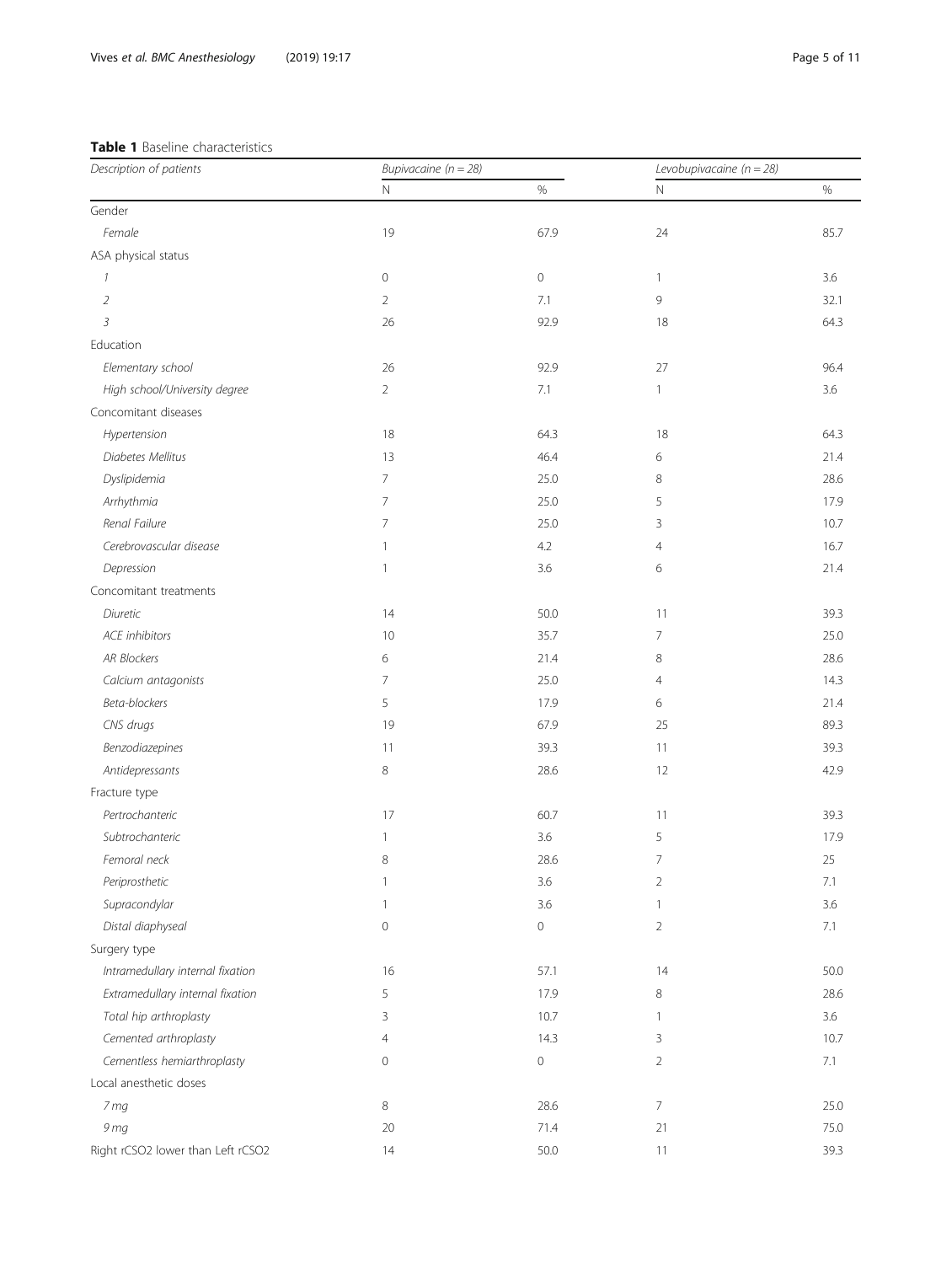### Table 1 Baseline characteristics (Continued)

|                                         | N            | $\%$ | N            | %  |  |
|-----------------------------------------|--------------|------|--------------|----|--|
|                                         | Mean (SD)    | n    | Mean (SD)    | N  |  |
| Age (years)                             | 83.1 (5.5)   | 28   | 83.7(6)      | 28 |  |
| Weight (Kg)                             | 66 (10.3)    | 28   | 67.6(11.7)   | 28 |  |
| Height (cm)                             | 161(7)       | 28   | 159.1(6.3)   | 28 |  |
| Baseline hemoglobin (g/L)               | 112.6 (19)   | 28   | 116.2(18.1)  | 28 |  |
| Duration on surgical intervention (min) | 60.6(24.7)   | 28   | 78.9 (35.5)  | 28 |  |
| Baseline SBP (mmHg)                     | 150.8 (24.7) | 28   | 148.7 (21.8) | 28 |  |
| Baseline MAP (mmHg)                     | 87.1 (14.2)  | 27   | 87.8 (14.4)  | 27 |  |
| Baseline HR (bpm)                       | 78.7 (11.7)  | 28   | 81.5(11.5)   | 28 |  |
| Baseline oxygen saturation (%)          | 92.4(6.6)    | 28   | 93.9(2.7)    | 28 |  |
| Baseline rCSO2 (%) Left                 | 59.8 (7.8)   | 28   | 59.7 (10.4)  | 28 |  |
| Baseline rCSO2 (%) Right                | 58.8 (9.1)   | 28   | 60.1(11.2)   | 28 |  |

ASA American Society of anesthesiologists, bpm beats per minute, HR heart rate, MBP mean blood pressure, SBP systolic blood pressure, SD standard deviation,  $rCSO<sub>2</sub>$  regional cerebral oxygen saturation

28.6% of patients in the LB group. No differences in changes from baseline in SPMSQ scores were observed between treatment groups, even after adjusting by baseline SPMSQ scores.

Three patients from the B group died, and none in the LB group ( $p = 0.24$ ). Reasons were aspiration pneumonia followed by heart failure, worsening of a pre-existing chronic renal failure, and sepsis following a respiratory infection, respectively. None of the deaths were considered related to the study treatment by the investigators.

Neurological complications were reported more often in patients in the B group (14, 50%) compared to the LB group  $(6, 21.4\%)$ ,  $p = 0.0496$ . Confusional state was reported in 10 patients (7 B, 3 LB), agitation in 3 patients (2 B, 1 LB), cognitive impairment in 2 patients (1 B, 1 LB) and disorientation in 2 patients (1 B, 1 LB); three patients experienced agitation and disorientation (1 B), bradypsychia-dysartria (1 B) and encephalopathy related to hypercalcemia (1 B).

Baseline mean hemoglobin values were similar in both treatment groups (112.6 g/L and 116.2 g/L for B and LB respectively), and the drop in hemoglobin post-surgery was comparable in both groups (106.2 g/L for B and 110.4 g/L for LB). Anemia was reported as an adverse event in 80.4% of patients, and was similar for B and LB groups, with 9 and 6 patients in B and LB groups respectively, requiring postoperative transfusion  $(p =$ 0.546). Urinary infections were reported in 4 and 5 patients, renal failure in 8 and 5 patients, and respiratory infections and/or respiratory failure in 3 and 3 patients in B and LB groups, respectively.

The multivariate exploratory analysis showed that intraoperative desaturation was associated with low  $rCSO<sub>2</sub>$ in the right hemisphere at baseline, so that the risk of

desaturation, increased by 61 fold in patients with baseline  $rCSO<sub>2</sub>$  in the lowest quartile, and by 38 fold in those in the second quartile, as referred to the highest  $rCSO<sub>2</sub>$ quartile (Table [5](#page-8-0) and Fig. [2](#page-8-0)). Similarly, subjects in the lower quartile for trough intraoperative MAP had a 29 fold increased risk of desaturation, as compared to the highest quartile (Table [5](#page-8-0) and Fig. [2](#page-8-0)). No variable was found to be significantly predictive of postoperative cognitive impairment, defined as a worsening in the SPMSQ score. In the multivariate analyses, only low SPMSQ scores at baseline predicted neurological complications  $(OR = 1.58$  for each additional incorrect answer in the baseline SPMSQ score, 95%CI: 1.14–2.21).

### **Discussion**

Our study found no significant differences between B and LB in any of the endpoints based on regional cerebral oxygen saturation. Cognitive impairment assessment by SPMSQ did not show mental decline for most subjects, but patients receiving B had significantly more reported neurological complications. The population included in our study was a very aged population (mean age of 83.5 years, with 8 (14%) patients aged 90 or older). Patients receiving LB had lower sensory and motor blockades, as expected, and those receiving B had a trend towards lower SBP. This is consistent with the results reported by Erdil et al. comparing B and LB (7.5 mg) in urologic procedures [\[5](#page-10-0)] and can be explained by a higher density of LB compared with bupivacaine [[11\]](#page-10-0).

 $rCSO<sub>2</sub>$  is determined by a balance between cerebral oxygen supply and demand, and cerebral oxygen supply is related to hemoglobin concentration, arterial  $O_2$  saturation and blood volume; all of them are factors that can be adversely affected during spinal anesthesia. Some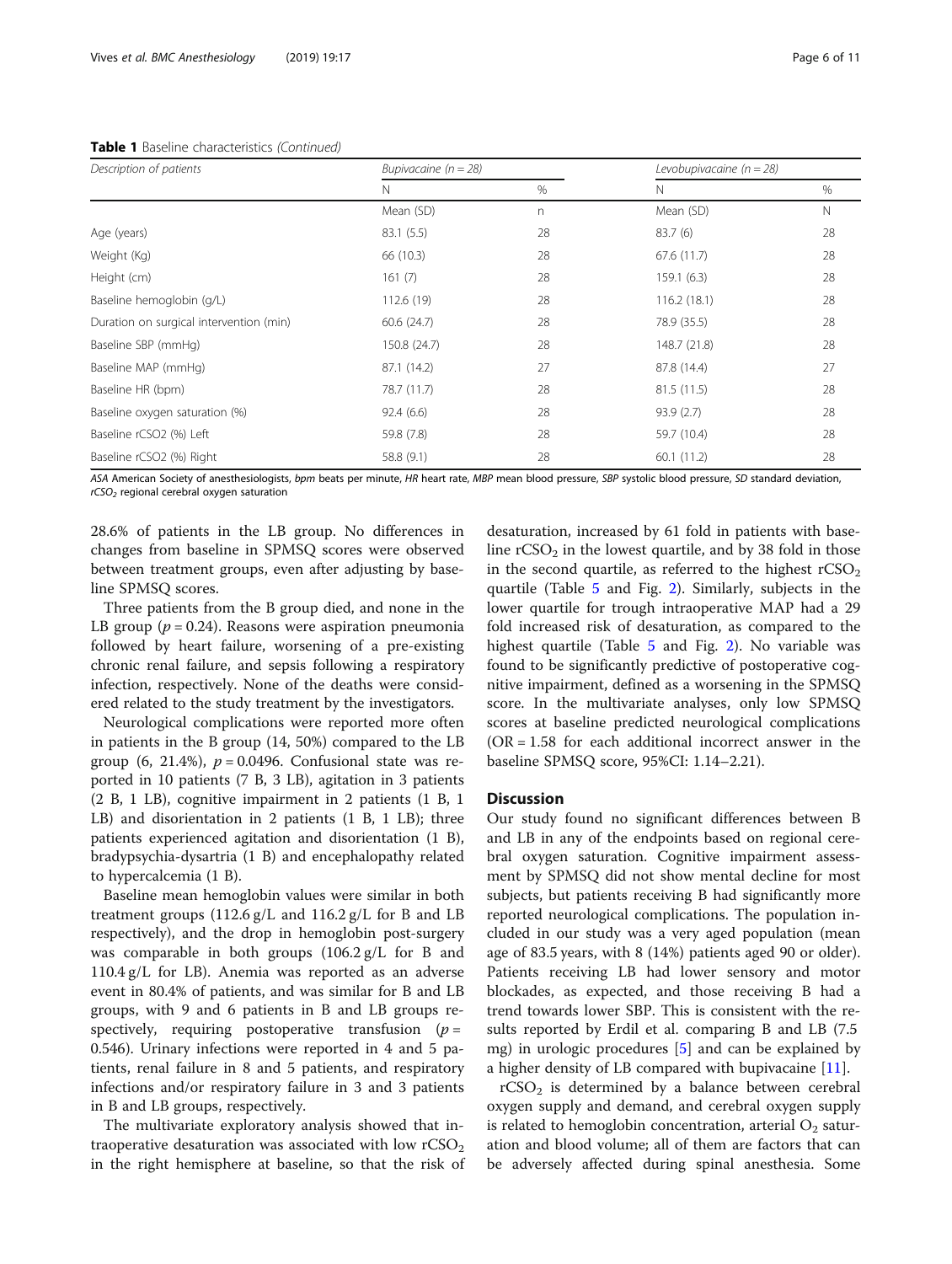### <span id="page-6-0"></span>**Table 2** Intraoperative regional cerebral oxygen saturation with bupivacaine and levobupivacaine

|                                      | All patients   |                 |    | Patients with any desaturation |                 |    |
|--------------------------------------|----------------|-----------------|----|--------------------------------|-----------------|----|
|                                      | B              | LB              |    | B                              | LB              |    |
| Desaturation > 20% below baseline    |                |                 |    |                                |                 |    |
| Left hemisphere                      | $(n = 28)$     | $(n = 28)$      |    | $(n = 9)$                      | $(n = 12)$      |    |
| AUC (min %)                          | 14.93 (42.60)  | 12.43 (30.86)   | ns | 69.67 (72.28)                  | 34.80 (44.63)   | ns |
| Time below 20% from baseline (min)   | 5.57 (14.47)   | 5.21 (13.14)    | ns | 17.36 (21.84)                  | 12.14 (18.21)   | ns |
| % of time with desaturation          | 6.07(17.47)    | 4.82 (11.40)    | ns | 18.9 (27.52)                   | 11.25 (15.49)   | ns |
| Time to first deep (min)             |                |                 | ns | 23.67 (22.31)                  | 32.66 (30.27)   | ns |
| Right hemisphere                     | $(n = 28)$     | $(n = 28)$      | ns | $(n = 9)$                      | $(n = 10)$      | ns |
| AUC (min %)                          | 14.32 (35.34)  | 4.32 (14.98)    | ns | 57.29 (52.43)                  | 15.3 (26.05)    | ns |
| Time below 20% from baseline (min)   | 4.74 (11.87)   | 2.44(8.30)      | ns | 14.75 (17.58)                  | 6.84(13.15)     | ns |
| % of time with desaturation          | 4.01 (9.33)    | 2.16(7.08)      | ns | 14.02 (13.24)                  | 6.04(11.15)     | ns |
| Time to first deep (min)             |                |                 |    | 29.28 (25.65)                  | 45.97 (22.56)   | ns |
| Desaturation < 50% (absolute values) |                |                 |    |                                |                 |    |
| Left hemisphere                      | $(n = 28)$     | $(n = 28)$      |    | $(n = 15)$                     | $(n = 13)$      |    |
| AUC (min %)                          | 53.07 (108.82) | 158.29 (440.69) | ns | 114.31 (138.06)                | 340.92 (607.88) | ns |
| Time below 20% from baseline (min)   | 12.82 (24.37)  | 16.59 (36.85)   | ns | 23.93 (29.32)                  | 35.75 (48.11)   | ns |
| % of time with desaturation          | 11.62 (19.38)  | 13.65 (30.69)   | ns | 21.68 (22.24)                  | 29.41 (40.20)   | ns |
| Time to first deep (min)             |                |                 | ns | 20.71 (30.77)                  | 30.57 (35.09)   | ns |
| Right hemisphere                     | $(n = 28)$     | $(n = 28)$      | ns | $(n = 17)$                     | $(n = 13)$      | ns |
| AUC (min %)                          | 77.54 (152.84) | 134.14 (422.71) | ns | 127.71 (180.6)                 | 288.9 (594.63)  | ns |
| Time below 20% from baseline (min)   | 15.84 (30.14)  | 13.32 (31.68)   | ns | 26.09 (35.34)                  | 28.68 (42.20)   | ns |
| % of time with desaturation          | 13.08 (23.03)  | 11.12 (26.55)   | ns | 21.54 (26,49)                  | 23.94 (35.40)   | ns |
| Time to first deep (min)             |                |                 |    | 28.80 (34.42)                  | 19.12 (27.98)   | ns |
| Lowest values rCSO2 (%)              |                |                 |    |                                |                 |    |
|                                      | $(n = 28)$     | $(n = 28)$      |    |                                |                 |    |
| Left hemisphere                      | 49.46 (8.59)   | 48.32 (11.71)   | ns |                                |                 |    |
| Right hemisphere                     | 48.18 (10.60)  | 49.86 (11.87)   | ns |                                |                 |    |

B Bupivacaine, LB Levobupivacaine, AUC area under the curve, rCSO2 regional cerebral oxygen saturation, ns not significant p value. Values expressed as mean (Standard Deviation) for all patients of the treatment group and for patients who presented desaturation of the measured hemisphere

studies comparing spinal versus general anesthesia have shown varying incidences of cerebral desaturation related to the anesthetic technique [[12,](#page-10-0) [13](#page-10-0)]. During spinal anesthesia in urologic surgery, Nishikawa observed a 10% reduction in  $rCSO<sub>2</sub>$  in patients with higher levels of sensory block (>Th4.7) [[14\]](#page-10-0). Also, in a randomized study in elderly patients undergoing abdominal surgery under general anesthesia, the use of  $rCSO<sub>2</sub>$  monitoring avoided cerebral desaturation and was associated with a reduced incidence of postoperative cognitive decline [[6\]](#page-10-0).

We have predefined two cutoff points for assessment of desaturation: a relative change ≥20% from baseline, and an absolute saturation below 50%. We compared the percentage of time that patients spent below these thresholds, and also the lowest values achieved. These variables have not previously been reported for very elderly patients with spinal anesthesia, and in our study, we did not observe any difference between the treatment groups, although differences in the anesthetic profile and rate of complications between B and LB were observed, suggesting that both anesthetic agents are not equivalent in efficacy.

During surgery, we provided tailored prehydration and supplementary oxygen, transfused red blood cells and used vasoconstrictor drugs (mainly phenylephrine) to manage hypotension in every patient presenting SPB mea-sures lower than 100mmHg [\[15\]](#page-10-0). Despite intensive management,  $46\%$  of patients had at least one drop of  $rCSO<sub>2</sub>$ of 20% below the baseline value, in at least one cerebral hemisphere. Reference values of  $rCSO<sub>2</sub>$  range from 60 to 80%  $[16]$ . At baseline our patients had mean rCSO<sub>2</sub> values around 60%, so that drops below 50% were easily and quickly reached, while reductions of  $rCSO<sub>2</sub> \ge 20%$  from baseline were less frequent. These findings are consistent with the baseline  $rCSO<sub>2</sub>$  of 63 ± 8% described by Casati et al. for relatively healthy patients aged around 70 [[5](#page-10-0)],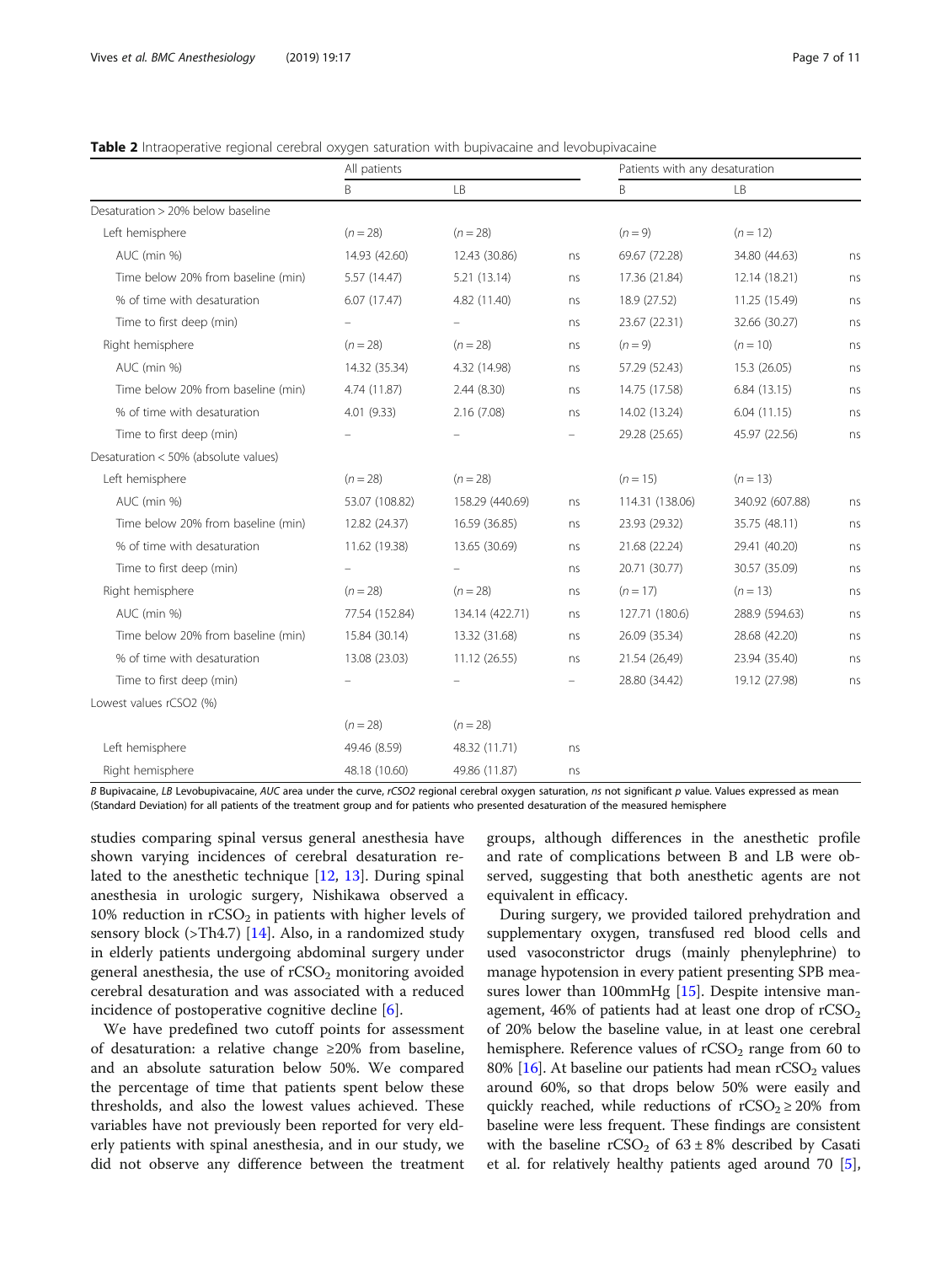<span id="page-7-0"></span>

| <b>Table 3</b> Anesthetic and intraoperative hemodynamic profile of bupivacaine and levobupivacaine |  |  |  |
|-----------------------------------------------------------------------------------------------------|--|--|--|
|                                                                                                     |  |  |  |

| Anesthetic profile                                  | $\mathcal N$ | <b>Bupivacaine</b>     | ${\cal N}$ | Levobupivacaine      |            |
|-----------------------------------------------------|--------------|------------------------|------------|----------------------|------------|
| Sensory Block (median - range)                      |              |                        |            |                      |            |
| 15 min after SI                                     | 25           | Th9 (Th4-Th12)         | 20         | Th11 (Th5-TL2)       | p: 0.14    |
| Start of surgery                                    | 23           | Th8 (Th4-T12)          | 22         | Th10 $(Th5 - L2)$    | p: 0.047*  |
| End of surgery                                      | 24           | Th11 (Th5-L5)          | 21         | Th11 (Th7-L5)        | p: 0.61    |
| Duration of SB (min) (mean $\pm$ SD)                | 24           | $178.25 \pm 44.89$     | 22         | $175.18 \pm 42.53$   | p: 0.81    |
| Motor Block (median – range)                        |              |                        |            |                      |            |
| 15 min after SI                                     | 25           | $3(2-3)$               | 20         | $2.5(1-3)$           | p: 0.009*  |
| Start of surgery                                    | 24           | $3(2-3)$               | 22         | $3(1-3)$             | p: 0.057   |
| End of surgery                                      | 25           | $3(0-3)$               | 21         | $1(0-3)$             | p: 0.21    |
| Duration of MB (min) (mean $\pm$ SD)                | 25           | $157.04 \pm 41.71$     | 23         | $141.65 \pm 56.02$   | p: 0.29    |
| Time (min) (Mean $\pm$ SD)                          |              |                        |            |                      |            |
| SI to Start of surgery                              | 25           | $21.32 \pm 6.80$       | 23         | $19.78 \pm 7.45$     | p: 0.46    |
| SI to End of surgery                                | 25           | $80.75 \pm 27.88$      | 23         | $97.67 \pm 35.97$    | p: 0.055   |
| Surgery                                             | 28           | $60 \pm 24.6$          | 28         | $78.6 \pm 35.4$      | $p: 0.03*$ |
| Hemodynamic profile                                 |              |                        |            |                      |            |
| Patients with hypotension (n/%)                     | 28           | 19 / 67.8%             | 28         | 20 / 71.4%           | p: 0.99    |
| Minimum values (Mean $\pm$ SD)                      |              |                        |            |                      |            |
| Lowest SBP (mmHg)                                   | 28           | $84.0 \pm 26.43$       | 28         | $96.03 \pm 21.31$    | p: 0.06    |
| Lowest MAP (mmHg)                                   | 28           | $53.03 \pm 14.11$      | 28         | $56.96 \pm 14.20$    | p: 0.31    |
| Lowest HR (beats/min)                               | 28           | $65.57 \pm 10.66$      | 28         | $65.57 \pm 12.68$    | p: 0.52    |
| Use of Vasoconstrictor drugs                        |              |                        |            |                      |            |
| Phenylephrine n° patients / mean dose (uq) $\pm$ SD | 28           | $17/258.82 \pm 181.12$ | 28         | 16 / 239.06 ± 153.83 | p: 0.73    |
| Ephedrine n° patients / mean dose (mq) $\pm$ SD     | 28           | $6/11.83 \pm 5.19$     | 28         | $7/15.57 \pm 13.62$  | p: 0.52    |
| Atropine 0.5 mg (n/%)                               | 28           | $0/0.0\%$              | 28         | 3/10.7%              | p:0.24     |

SB sensory block, MB motor block, SI spinal injection, SBP systolic blood pressure, MAP mean arterial pressure, HR heart rate. SD standard deviation. Motor Block (0 = no paralysis, 1 = able to move knees, unable to raise extended legs, 2 = able to flex ankles unable to flex knees, 3 = unable to flex ankles, knees or hips)

and Carlson et al. described that, awake elderly, with marginal  $rCSO<sub>2</sub>$  levels (50–60%), had the greatest changes in rCSO2 during sleep that may affect subject's cognition [[17](#page-10-0)]. Moreover, we observed a wide inter-patient variability in the number and duration of drops below our proposed thresholds of rCSO<sub>2</sub>, especially in subjects already showing some degree of baseline desaturation. Such variability may have compromised the power of the study for

the main hypothesis, and may be indicative of either the lack of suitability of  $rCSO<sub>2</sub>$  as a surrogate of cerebral oxygen saturation during spinal anesthesia, or of a choice of thresholds unable to discriminate clinically relevant desaturation. Future studies should consider including a more homogeneous population in terms of  $rCSO<sub>2</sub>$  and the definition of more stringent thresholds for the main variables.

| Table 4 SPMSQ scores at baseline and after 5-7 days |  |
|-----------------------------------------------------|--|
|-----------------------------------------------------|--|

|                         | Baseline                 |             |    | Post-op     |             |    |
|-------------------------|--------------------------|-------------|----|-------------|-------------|----|
|                         | B                        | LB          |    | B           | LB          |    |
|                         | $(n = 28)$<br>$(n = 28)$ |             |    | $(n = 26)$  | $(n = 28)$  |    |
| SPMSQ                   |                          |             | ns |             |             | ns |
| $0 - 2$ errors          | $9(32.1\%)$              | 13 (46.4%)  |    | 14 (53.8%)  | 16 (57.1%)  |    |
| 3-4 errors              | 12 (42.9%)               | $9(32.1\%)$ |    | 8 (30.8%)   | 8 (28.6%)   |    |
| 5-7 errors              | $7(25.0\%)$              | 6(21.4%)    |    | 4 (15.4%)   | $3(10.1\%)$ |    |
| 8 or more errors        | 0                        | $\circ$     |    | $\mathbf 0$ | 1(3.7%)     |    |
| SPMSQ change, mean (SD) |                          |             |    | 0.50(1.96)  | 0.32(1.63)  | ns |

B Bupivacaine, LB Levobupivacaine, SPMSQ Short Portable Mental Status Questionnaire, SD standard deviation, ns not significant p value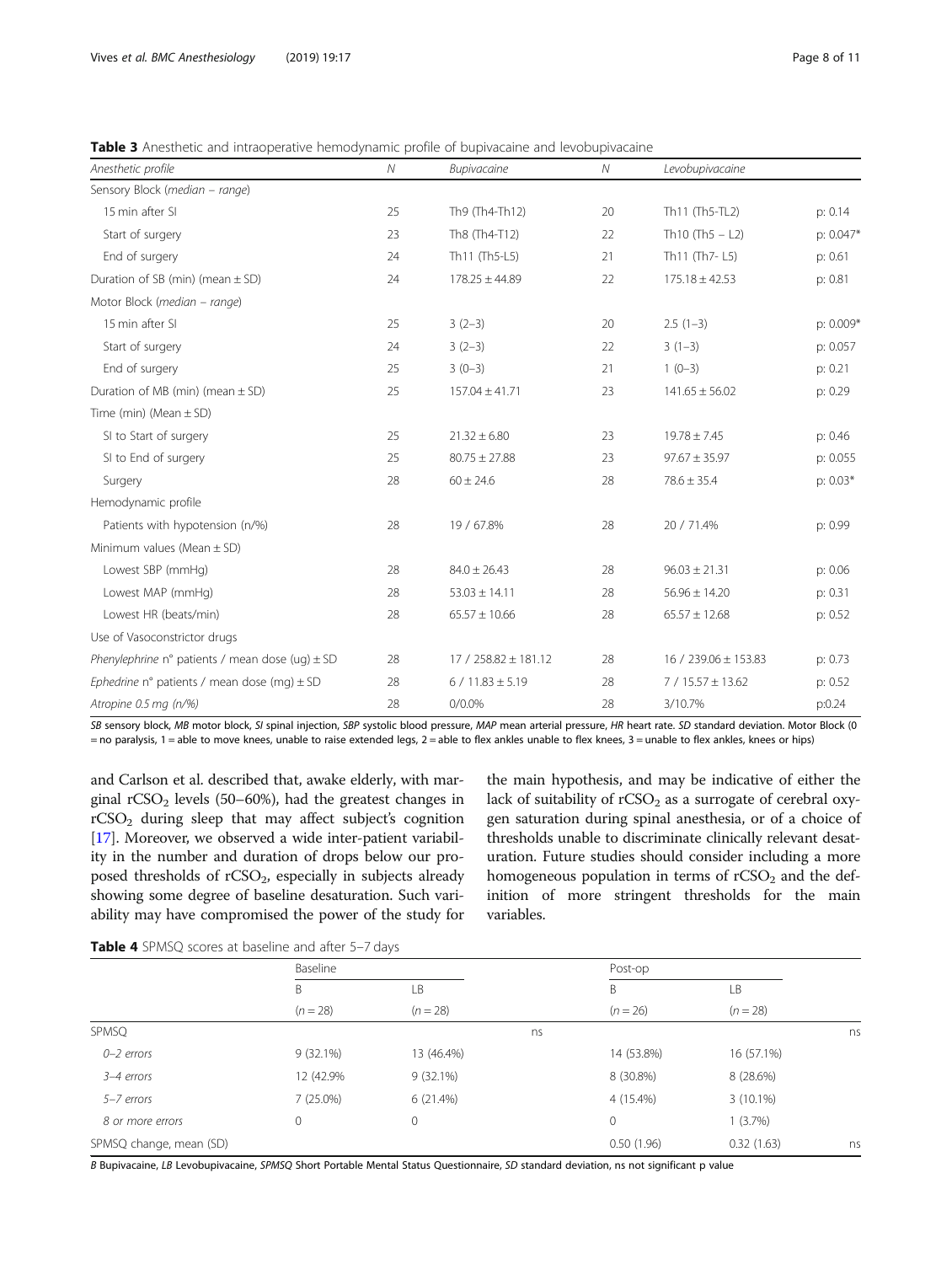<span id="page-8-0"></span>

While in some studies intraoperative cerebral desaturation has been found to be significantly associated with an increased risk of cognitive decline  $[6, 18]$  $[6, 18]$  $[6, 18]$  $[6, 18]$ , a recent review did not show evidence of a relationship between a low  $rCSO<sub>2</sub>$  and neurological complication [\[19](#page-10-0)]. Besides, intrasubject differences in  $rCSO<sub>2</sub>$  between L and R during anesthesia has been also been suggested as a risk factor for neurological impairment [\[20](#page-10-0)]. In our study, the desaturation variables studied did not prove to be useful as predictors of cognitive decline; however, we found that neurological complications were more frequent with B. Such observation could be due to chance, but could also be due to the trends towards lower values of SBP and MAP in B group than in LB group [[21\]](#page-10-0), since a higher sympathetic block may exaggerate hypotension after spinal anesthesia. In our study, no standardized method to assess and report neurological complications

Table 5 Multivariate model for intraoperative desaturation risk

was considered, and this variable was only based on the clinical observation of the physicians. This is a limitation of the study and may be the reason for this finding.

Our post-hoc multivariate analyses also found significant associations between preoperative SPMSQ scores and NC, and the risk of intraoperative desaturation was substantial and increasingly higher for patients in the lower quartiles of baseline  $rCSO<sub>2</sub>$  in the right hemisphere. Preoperative SPMSQ has been widely reported in the literature as a risk factor of cognitive decline [\[1](#page-9-0)], but low baseline  $rCSO<sub>2</sub>$  in the right hemisphere as a risk factor for desaturation could be further explored as a potential marker of subjects in whom more preemptive hemodynamic management could be indicated. Salazar et al. found that, in patients undergoing total knee replacement, right  $rCSO<sub>2</sub>$  values lower than left  $rCSO<sub>2</sub>$ was a factor associated with the presence of memory

|                                     | . .         |       |        |                      |           |
|-------------------------------------|-------------|-------|--------|----------------------|-----------|
|                                     | $\mathbb N$ | Mean  | SD     | OR (CI 95%)          | $p$ value |
| rCSO2 -Right <sup>a</sup> (overall) | 56          | 59.41 | 10.128 |                      | 0.020     |
| 1st quartile                        | 15          | 47.53 | 7.954  | 61.1 (3.3 to 1127.9) | 0.006     |
| 2nd quartile                        | 14          | 55.79 | 1.626  | 37.6 (2.2 to 635.2)  | 0.012     |
| 3rd quartile                        | 12          | 64.00 | 2.000  | 2.1 (0.4 to 12.1)    | 0.429     |
| 4th quartile                        | 15          | 71.00 | 2.803  | (Ref)                |           |
| MAPmin <sup>b</sup> (overall)       | 54          | 55.00 | 14.17  |                      | 0.145     |
| 1st quartile                        | 13          | 36.23 | 7.33   | 28.7 (1.4 to 604.8)  | 0.031     |
| 2nd quartile                        | 15          | 51.80 | 2.98   | 9.9 (0.8 to 122.3)   | 0.074     |
| 3rd quartile                        | 13          | 59.92 | 1.89   | 4.3(0.4 to 51.3)     | 0.244     |
| 4th quartile                        | 13          | 72.54 | 8.07   | (Ref)                |           |
| Exp                                 |             |       |        | 0.085                | 0.045     |
|                                     |             |       |        |                      |           |

OR Odds Ratio, CI Confidence interval, MAP Mean Arterial Pressure, SD Standard Deviation

Baseline regional Cerebral Saturation of Oxygen in Right Hemisphere; <sup>b</sup>Minimum value for Mean Arterial Blood pressure, intraoperative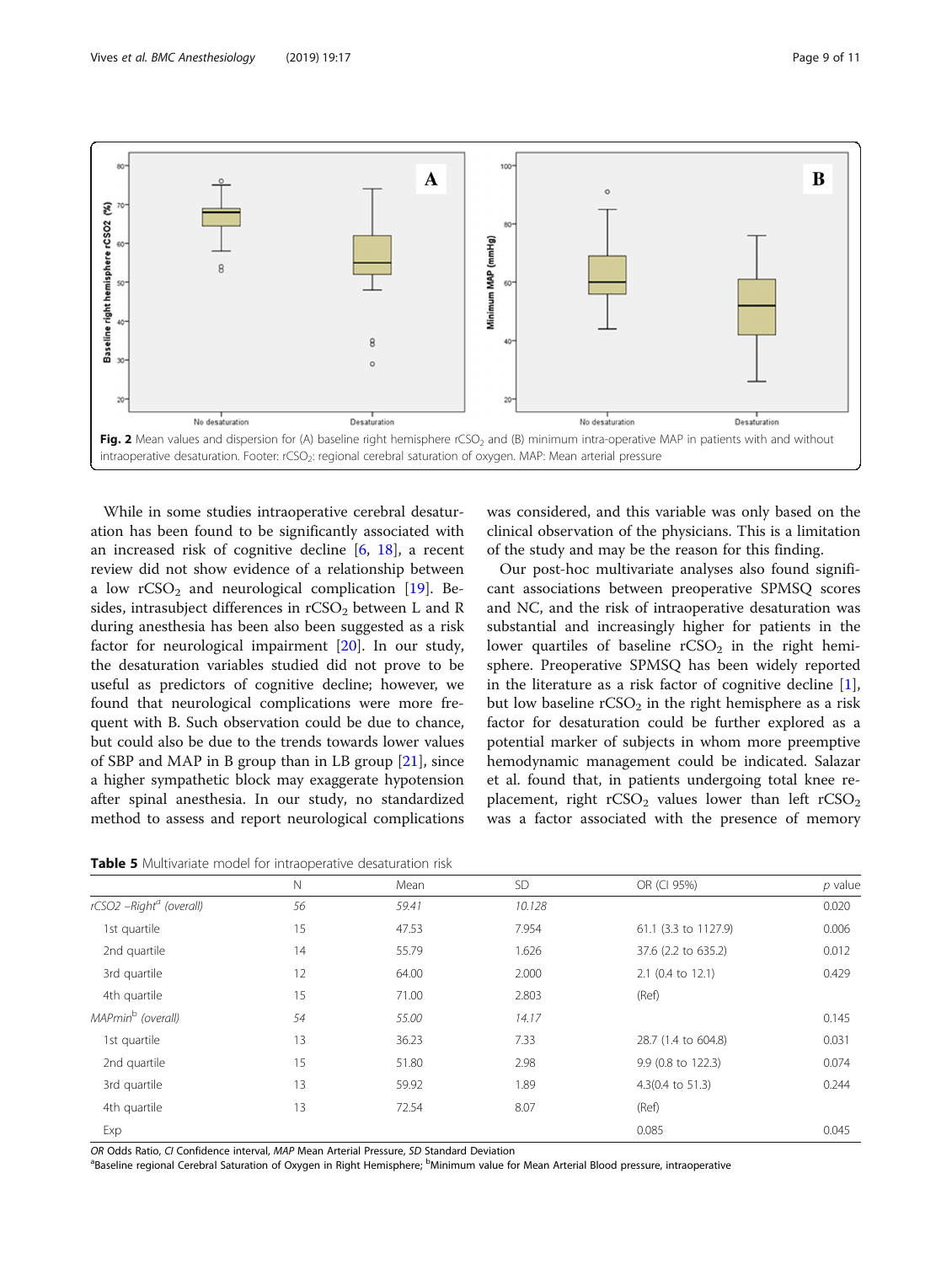<span id="page-9-0"></span>decline. We did not explore the asymmetry between left and right hemisphere saturation as a factor associated with cerebral desaturation or cognitive impairment, but our finding that patients with lower right  $rCSO<sub>2</sub>$  values present a higher risk of desaturation may be related to this asymmetry. This finding should be further explored in future studies.

Regarding the assessments of cognitive function based on the SPMSQ, we did not observe differences either, since few patients worsened their scores after surgery. SPMSQ is a test easy to administrate and suitable for very aged patients immobile due to the fracture, who often have forgotten their glasses and who often had poor literacy. However, the first assessment was after a hip fracture and hospital admission, when the patients were in a estrange environment, in pain and anxious and were being treated with analgesic and sedating drugs. Thus, this assessment may not represent the true cognitive status of the patients before hospital admission; in turn, the second assessment was done after fracture stabilization, control of pain and beginning of rehabilitation. Resolution of the previous painful conditions may explain why most patients presented better scores in comparison to baseline. A population undergoing elective surgery would be a more appropriate setting to check the relationship between  $rCSO<sub>2</sub>$  and cognitive decline.

Finally, 3 (10.3%) subjects died in the B group and none in LB group. The reported rate of death in this particular population is 5.3% [2], and the observation is consistent with these figures, considering the small sample size of our study that does not have power enough as to detect statistically significant differences in mortality.

### Conclusions

This prospective, randomized, clinical trial in very elderly patients could not show differences in cerebral oxygenation between B and LB during spinal anesthesia, but lower sensory and motor blockade was seen with LB than with B, and a trend to lower MAP and SPB was observed for B. While no differences were observed in cognitive impairment measured by the SPMSQ between treatment groups, postoperative neurological complications as reported by the physician were more frequent in B. An increased risk for intraoperative cerebral oxygen desaturation was observed for patients with lower trough intraoperative MAP and lower baseline  $rCSO<sub>2</sub>$  values in the right hemisphere, and neurological complications were associated to lower cognitive status at the preoperative assessment. Finally,  $rCSO<sub>2</sub>$  was not found as a predictive factor for cognitive impairment or late neurological complications.

#### Abbreviations

ASA: American Society of Anesthesiologists; AUC: Area under the curve; B: Bupivacaine; HR: Heart rate; LB: Levobupivacaine; MAP: Mean arterial

pressure; MB: Motor block; NC: Neurological complication; O2 Sat: O2 saturation; rCSO2: Regional cerebral oxygen saturation; SB: Sensory block; SD: Standard deviation; SPB: Systolic blood pressure; SPMSQ: Short Portable Mental Status Questionnaire

#### Acknowledgements

Novella Caló, Carolina García-Bartolo, Cristian Hernández-Delgado, Anna Valle-Beltran, Susana Fernández-Galinski, Marc Fradera.

#### Funding

This study had no external funding.

### Availability of data and materials

The datasets generated and/or analyzed during the current study will be available from the corresponding author on reasonable request.

#### Authors' contributions

RV participated in protocol writing, statistical analysis, interpretation of results and manuscript writing. DFG conceived the study, participated in protocol writing, recruited and assessed patients and participated in the interpretation of results and manuscript writing. FG recruited and assessed patients and participated in the interpretation of results and reviewed the manuscript. AI recruited and assessed patients and participated in the interpretation of results and reviewed the manuscript. JCO did the statistical analysis and reviewed the manuscript. CC recruited and assessed patients and participated in the interpretation of results and reviewed the manuscript. CP participated in protocol writing, statistical analysis, interpretation of results and manuscript writing. All authors read and approved the final manuscript.

#### Ethics approval and consent to participate

The study was approved by the Research Ethics Committee of our centre (Comité Ético de Investigación Clínica de la Corporació Sanitària Parc Taulí) on March 2017. All participants were informed and asked for written informed consent or oral informed consent in front of a witness before any study procedure.

#### Consent for publication

Not applicable

#### Competing interests

The authors declare that they have no competing interests.

### Publisher's Note

Springer Nature remains neutral with regard to jurisdictional claims in published maps and institutional affiliations.

#### Author details

<sup>1</sup>Departament de Farmacologia, de Terapèutica i de Toxicologia, UAB, Clinical Pharmacology Unit, Parc Taulí Hospital Universitari, Institut d'Investigació i Innovació Parc Taulí I3PT, Universitat Autònoma de Barcelona, Parc Taulí 1, 08028 Sabadell (Barcelona), Spain. <sup>2</sup> Anesthesiology Department, Parc Tauli Hospital Universitari, Institut d'Investigació i Innovació Parc Taulí I3PT, Universitat Autònoma de Barcelona, Parc Taulí 1, 08028 Sabadell (Barcelona), Spain. <sup>3</sup>Statistics Unit, Parc Taulí Hospital Universitari, Institut d'Investigació i Innovació Parc Taulí I3PT, Universitat Autònoma de Barcelona, Parc Taulí 1, 08028 Sabadell (Barcelona), Spain.

### Received: 30 January 2018 Accepted: 7 January 2019 Published online: 31 January 2019

#### References

- 1. Björkelund KB, Hommel A, Thorngren KG, Gustafson L, Larsson S, Lundberg D. Reducing delirium in elderly patients with hip fracture a multi-factorial intervention study. Acta Anaesthesiol Scand. 2010;54:678–88.
- 2. Neuman MD, Roenbaum PR, Ludwig JM, Zubizarreta JA, Silber JH. Anesthesia technique, mortality and length of stay after hip fracture surgery. JAMA. 2014;311:2508–17.
- 3. Ben David B, Frankel R, Arzumonov T, Marchevsky Y, Volpin G. Minidose bupivacaine-fentanyl spinal anesthesia for surgical repair of hip fracture in the aged. Anesthesiology. 2000;92:6–10.